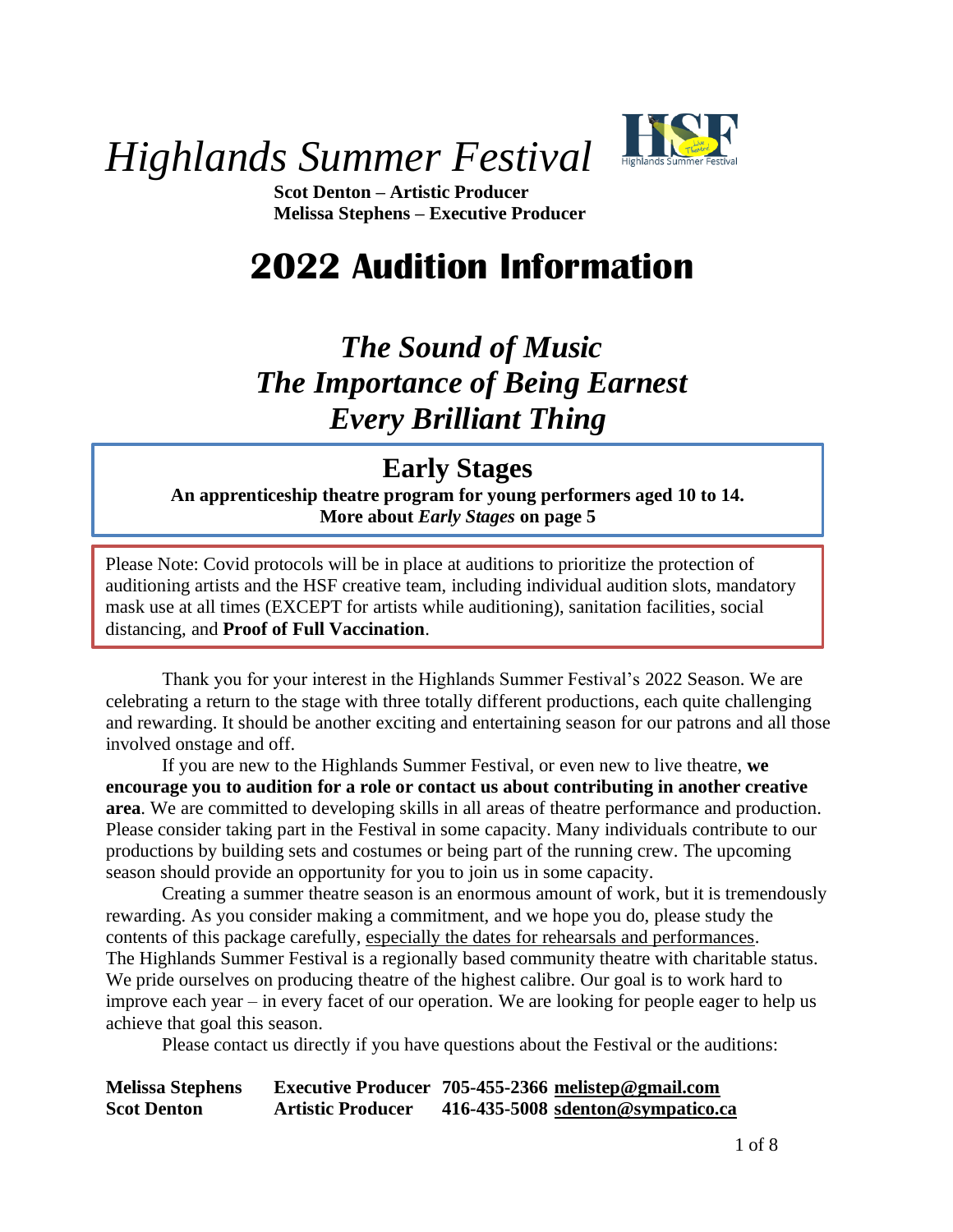# **Audition Information**

The Highlands Summer Festival celebrates diversity and inclusiveness. All are welcome to audition. Note: Ages listed for a character may refer to the character's age in the script or the performer age range and serve as guidelines only.

Most of the roles in our three productions were cast in January 2020, before we postponed our season. We expect many of the actors cast then to confirm their participation in those roles by late January. **But there are a number of roles not cast at this time, including all of the von Trapp children, apart from Liesl.**

# *The Sound of Music*

**Music by Richard Rodgers, Lyrics by Oscar Hammerstein ll, book by Howard Lindsey and Russell Crouse**

**The Sound of Music** returns to the Highlands Summer Festival stage this summer! When a postulant proves too high-spirited for convent religious life, she is dispatched to serve as governess for the seven children of a widowed naval Captain. Her growing rapport with the youngsters, coupled with her generosity of spirit, gradually captures the heart of the stern Captain.

#### **Cast of Characters**

**Maria Rainer** (legit soprano, 25 - 35) A postulant at Nonnberg Abbey – young, free spirited, warm, kind, courageous, and strong-willed.

**Captain Georg von Trapp** (baritone, 40 - 50) A retired Austrian naval captain. Polished, very military - represses sadness over the death of his wife; underneath is warm, understanding, and determined.

**Max Detweiler** (tenor/baritone, 30+) Charming and vital; a man of sophistication who enjoys the good life; loyal friend to the von Trapp family.

**Elsa Schrader** (mezzo soprano, 35-45) A baroness of taste and elegance, sophisticated, dignified, and mature. Engaged to Captain von Trapp.

**Mother Abbess** (legit soprano, wide vocal range, 40+) Motherly, understanding, strong and authoritative, but kind.

**Sister Berthe** (mezzo) Mistress of Novices, prudish, strait-laced with a quick tongue, she is less tolerant than other nuns.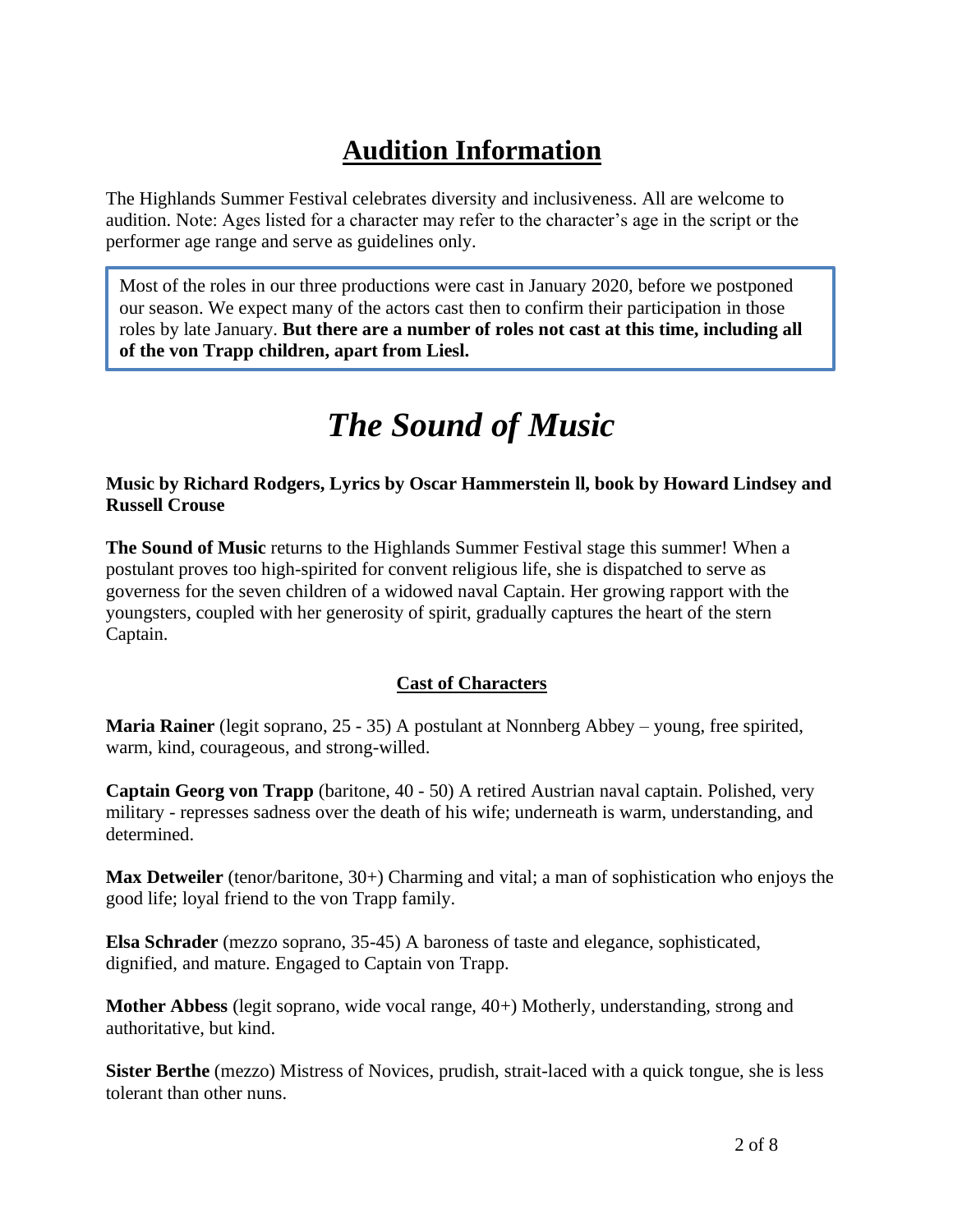**Sister Margaretta** (mezzo) Mistress of Postulants, very kind, understanding and concerned.

**Sister Sophia** (soprano) Neither demanding nor critical, sticks with the rules.

**Franz** (ensemble, 30+) The von Trapp butler, rather formal but not without spirit, he is very German and loyal to the Fascist cause. Secretive.

**Frau Schmidt** (ensemble, 30+) The housekeeper, stoic; she does her job efficiently but without affection. Strong and somewhat dominating.

**Herr Zeller** (ensemble, 40+) Stern and humourless, a typical Nazi official whose primary concern is to see that everyone toes the line.

**Rolf Gruber** (low tenor, 17) Suitor to Liesl, telegram delivery boy, later Nazi soldier. A very pleasant and confident young man. Opinionated.

**Admiral von Schreiber** (ensemble, 40+) An important figure in the Austrian Navy and appears to be much respected by Captain von Trapp.

**Baron Elberfeld** (ensemble, 50+) A neighbour of Captain von Trapp and one of the "Old Guards" of Austria, violently opposed to the takeover of his beloved country.

#### **The von Trapp Children:**

All children, apart from their character description must be able to be conservative with their emotions and serious.

**Liesl von Trapp** (mezzo, 16) The oldest child, blossoming into a young lady with an interest in boys. She has a maternal edge to her and cares very deeply for her younger siblings.

**Friedrich von Trapp** (treble, age 14) Tough exterior, very much trying to be "the man" of the family. Dutiful, serious.

**Louisa von Trapp** (soprano, age 13) Rebellious attitude. Prankster.

**Kurt von Trapp** (treble, age 10) Gentle and mischievous.

**Brigitta von Trapp** (soprano, age 9) Bright, observant, curious.

**Marta von Trapp** (soprano, age 7) Shy, sweet, sincere, and gentle.

**Gretl von Trapp** (soprano, age 6) The littlest and very cute. Fun.

#### **ENSEMBLE:**

5-10 male chorus members (16-60+ years) – soldiers, neighbors, Salzburg citizens and Georg's friends (of naval background). 5-10 female chorus members (16-60+ years) – Salzburg citizens, new postulant, nuns, novices, and contestants in the Festival Concert.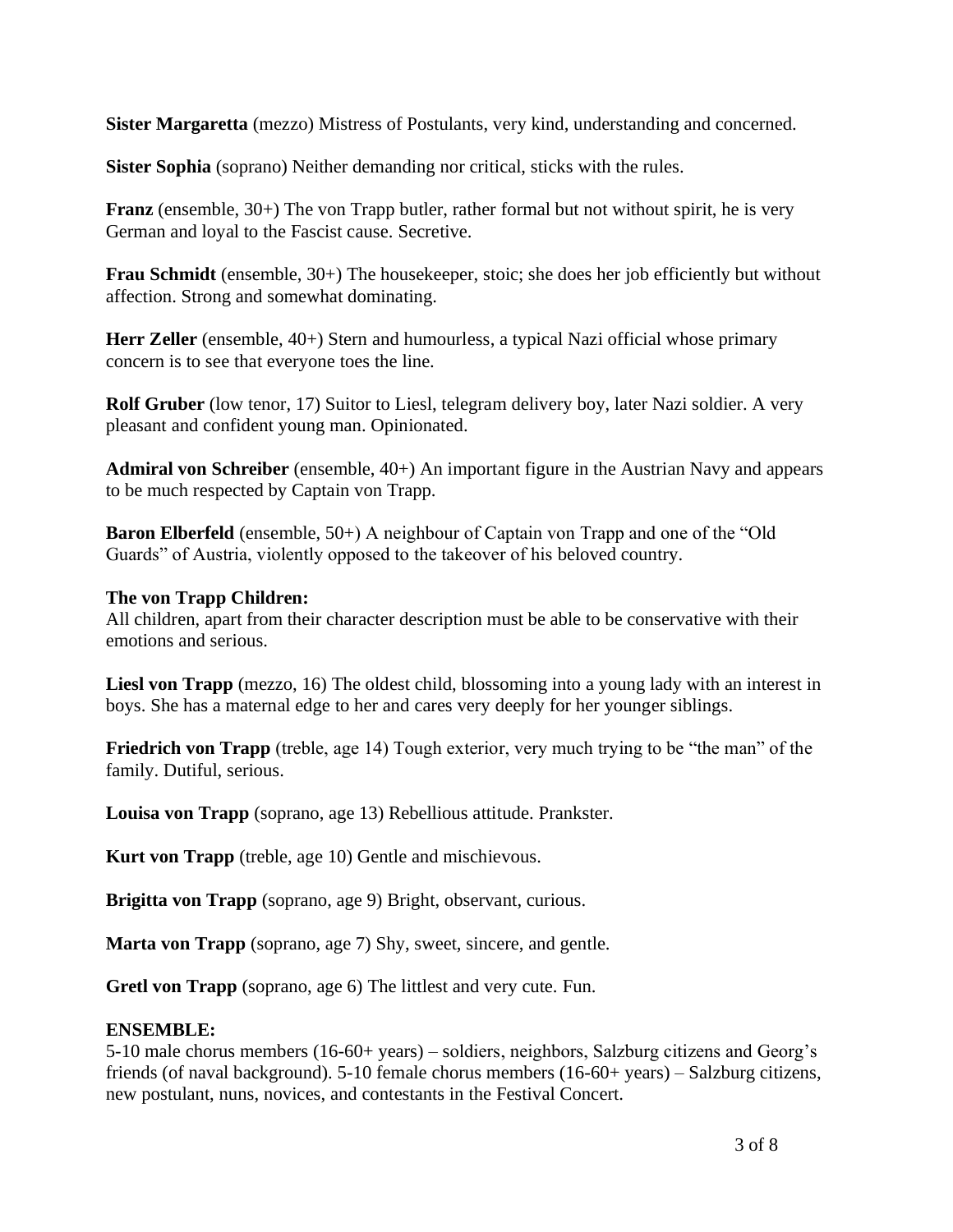## *The Importance of Being Earnest* **by Oscar Wilde**

One of the cleverest comedies by one of the greatest writers in the English language, *The Importance of Being Earnest* has delighted audiences since its premiere in 1895. Oscar Wilde's scintillating, hilarious work introduces us to Jack and Algernon, charming bachelors who are each living a double life, aided by a fictional alter ego called "Ernest." But the two fall truly in love with a pair of proper young women, Gwendolen and Cecily – both of whom are partial to men named Ernest.

#### **Cast of Characters**

**John (Jack) Worthing** Age: 29. In the city he goes by the name Ernest, a fun-loving bachelor, and in the country, he is Jack, a landowner and guardian of Cecily. He is about to take his place in society by proposing to Gwendolyn Fairfax.

**Algernon Moncrieff** Age: 21-25. A languid poser of the leisure class, bored by conventions and looking for excitement. Algernon, unlike Jack, is not serious and is generally out for his own gratification.

**\*Lady Augusta Bracknell** Age: 50-65. The perfect symbol of Victorian earnestness — the belief that style is more important than substance and that social and class barriers are to be enforced. She is a strongly opinionated matriarch, who bullies everyone in her path. \*Occasionally played by a male actor.

**The Honorable Gwendolen Fairfax** Age: 25-29. Lady Bracknell's daughter, believes style to be more important than sincerity. Romantic, hard-headed and opinionated, much like her mother.

**Cecily Cardew** Age: 18. Jack Worthing's ward, granddaughter of his adopted father, Sir Thomas Cardew. She is romantic and imaginative and able to wrap men around her little finger before they know what happened.

**Miss Prism** Age: 50-65. Cecily's governess. She is educating Cecily to have no imagination or sensationalism in her life. Outwardly a symbol of Victorian morality, she reveals a secret life of passion, including having written a three-volume sensational novel.

**Rev. Canon Chasuble, D.D**. Age: 50-65. Local vicar, and a source of moral judgments, but easy-going and pleasure seeking, nonetheless. His proudest achievement is the all-purpose sermon that can be used for christenings, weddings and funerals alike.

**Lane and Merriman** Age: 30-65. Servants in the households of Algernon and Jack. Both solemnly watch the follies of their "betters" and save them from embarrassment. They are the pillars upon which the easy-going lifestyle of their employers rest.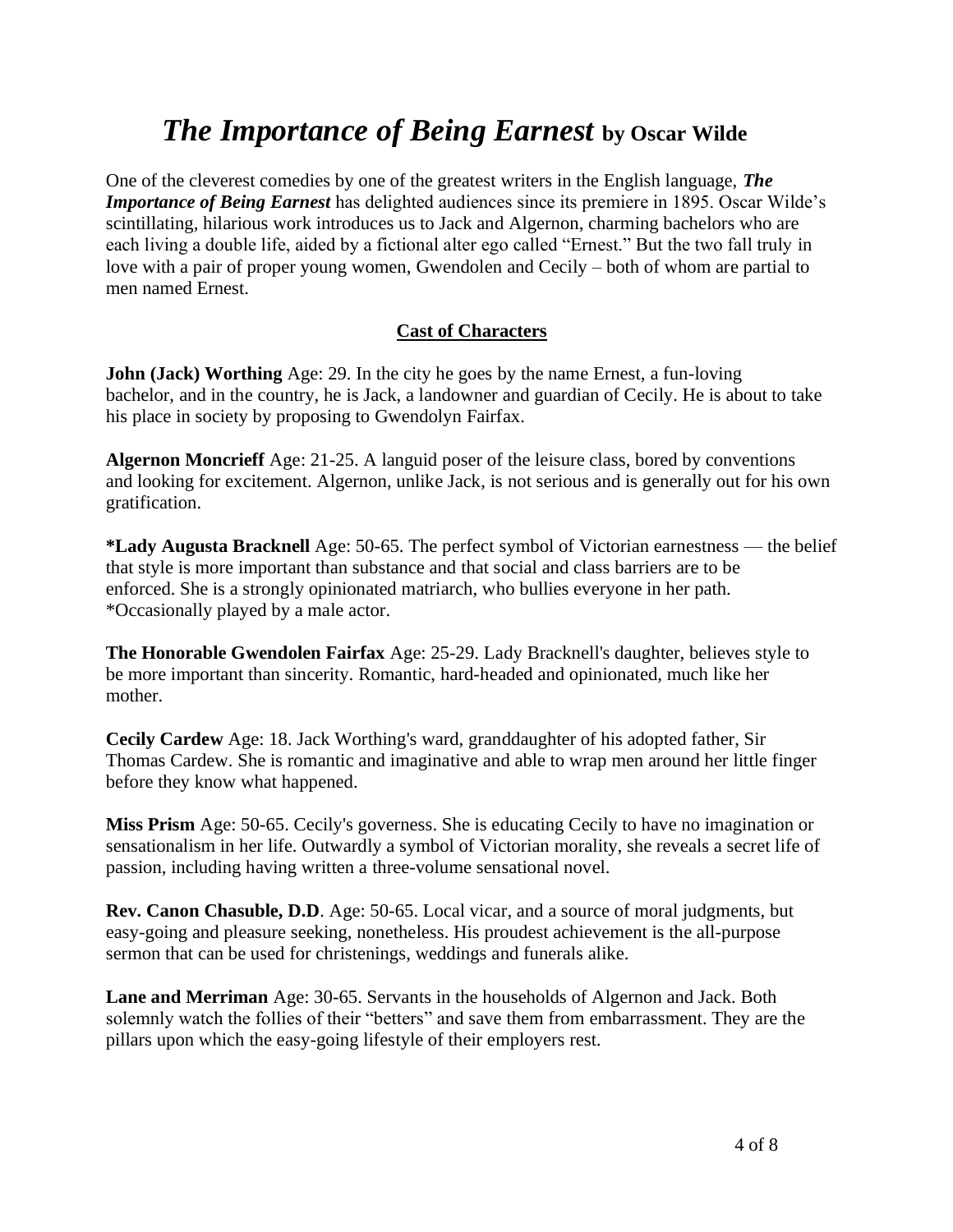## *Every Brilliant Thing* by Duncan MacMillan with Jonny Donahoe

You're six years old. Mum's in hospital. Dad says she's "done something stupid." She finds it hard to be happy. So you start to make a list of everything that's brilliant about the world. Everything that's worth living for…. 1. Ice cream. 2. Kung Fu movies. 3. Burning things. 4. Laughing so hard you shoot milk out your nose. 5. Construction cranes. 6. Me. You leave it on her pillow. You know she's read it because she's corrected your spelling. Soon, the list will take on a life of its own. *Every Brilliant Thing* is an uplifting play about depression and the lengths we will go to for those we love.

#### **Cast of Characters**

**Narrator** The narrator can be played by a man or woman  $(30 - 60)$  of any ethnicity.

## **Early Stages Our Apprenticeship Theatre Program**

Early Stages is an apprenticeship theatre program for young performers aged 10 to 14. Participants will take classes with Artistic Producer Scot Denton and instructors who are students or graduates of college performance programs. Classes will include voice and text, improvisation, acting and movement and will take place at St George's Anglican Church in Haliburton during the month of July. Classes will begin July 5 and run during the daytime Monday to Thursday (excluding July 4) for four weeks. There will be a presentation of work created at a suitable venue late in July. Early Stages began in 2014 – a number of the participants have gone on to take part in Highlands Summer Festival productions. The cost is \$250. There are a couple of bursaries available for Early Stages – please speak to Betty Mills (contact info below) if you would like more information about them.

If you are interested in Early Stages, please book a time to visit us on the weekend of February 5/6 at Haliburton United Church, 10 George St. by calling Betty Mills at 705-457-1354 or by emailing her at [bettydavid.mills@gmail.com](mailto:bettydavid.mills@gmail.com) If you are unable to visit us that weekend, please call Scot Denton at 416-435-5008 or email [sdenton@sympatico.ca](mailto:sdenton@sympatico.ca) to make other arrangements.

Applicants interested in Early Stages should bring indoor shoes and comfortable clothing and expect to take part in a short theatre-related game or exercise. Dance experience and singing are not prerequisites. Cast members in *The Sound of Music* can also participate in Early Stages if they wish and if age appropriate.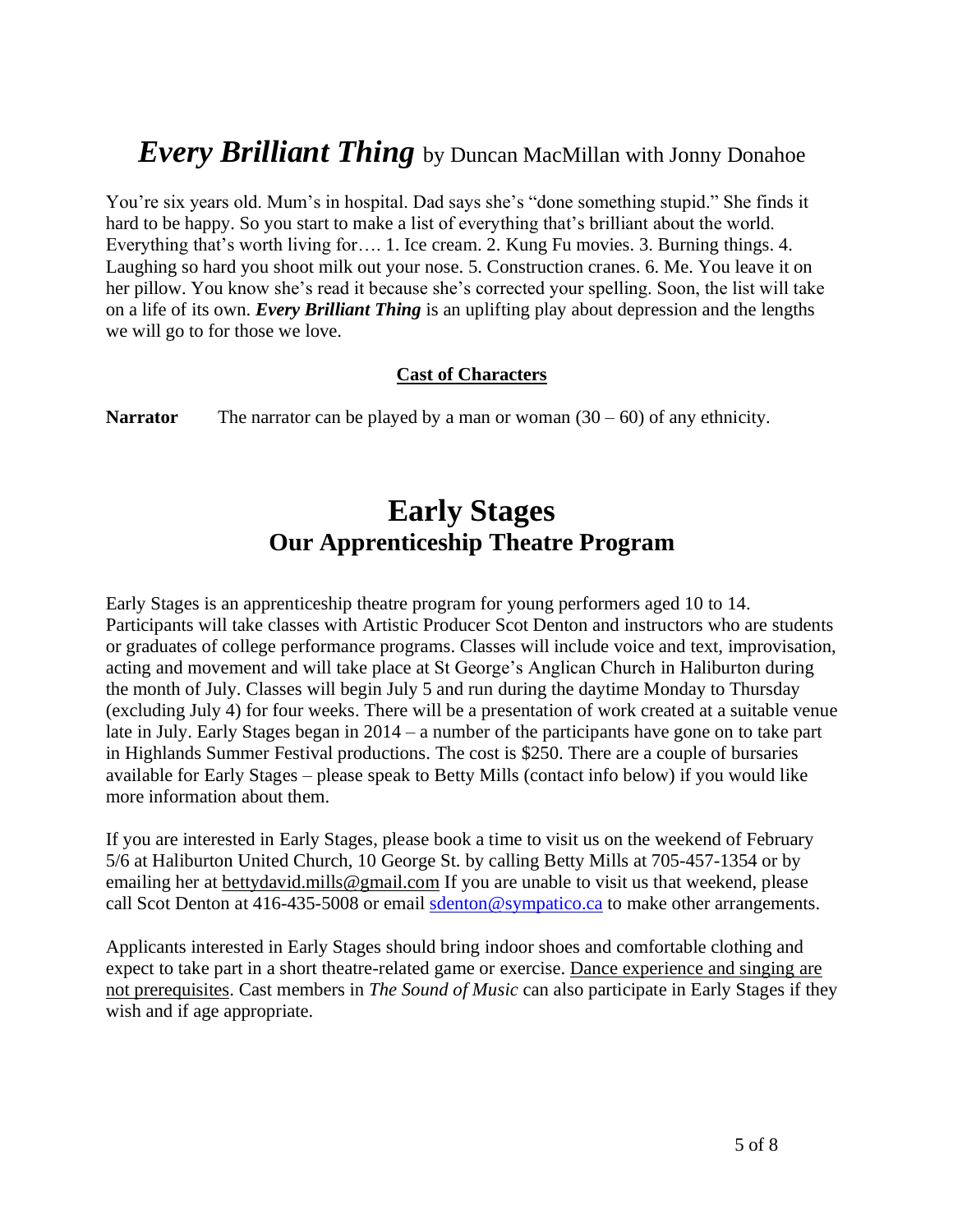# **Auditions for** *The Sound of Music, The Importance of Being Earnest & Every Brilliant Thing*

### **Auditions will be held on:**

### **Saturday, February 26 and Sunday, February 27 at Haliburton United Church, 10 George St. in Haliburton.**

**\*Please book an audition time by contacting:**

### **Betty Mills at 705-457-1354 or by emailing her at [bettydavid.mills@gmail.com](mailto:bettydavid.mills@gmail.com)**

### **Audition Requirements**

- Please complete and print the last page of this package (page 8 the Audition Information Sheet) and bring it to your audition.
- Dress comfortably, bring indoor shoes, and please wear a mask**.**
- **All those auditioning will need to provide Proof of Vaccination and a government issued photo ID,** (those younger than 16 can show an Ontario Health Card or Birth Certificate). For any questions, please contact Betty Mills - [bettydavid.mills@gmail.com](mailto:bettydavid.mills@gmail.com) or 705-457-1354

Those who are new to the Festival should be prepared to either perform a short monologue (maximum 2 minutes) or tell a short story. You may be asked to read "sides" (a short scene) – this may extend your audition time.

If you wish to audition for the musical (and are new to us), we will need to hear you sing. You can sing a cappella (without accompaniment), or you can sing with a backing track on a device (make sure it is a karaoke track–we want to hear you sing), or Melissa Stephens will accompany you playing **music which you provide.** Please sing something **which is NOT from** *The Sound of Music*. We may only need to hear 16 bars of the song. If you have questions about singing at your audition, please contact Melissa Stephens – 705-455-2366

You are encouraged to be familiar with the plays and the musical. **The libretto of the musical and the script of the** *The Importance of Being Earnest* **may be viewed in e-copy.** Please contact Scot Denton at [sdenton@sympatico.ca](mailto:sdenton@sympatico.ca) or Melissa Stephens at [melistep@gmail.com](mailto:melistep@gmail.com) and we will send you a copy.

**Please note - The casting process takes time and is a critical part of each production – it may be several weeks before it is finalized.**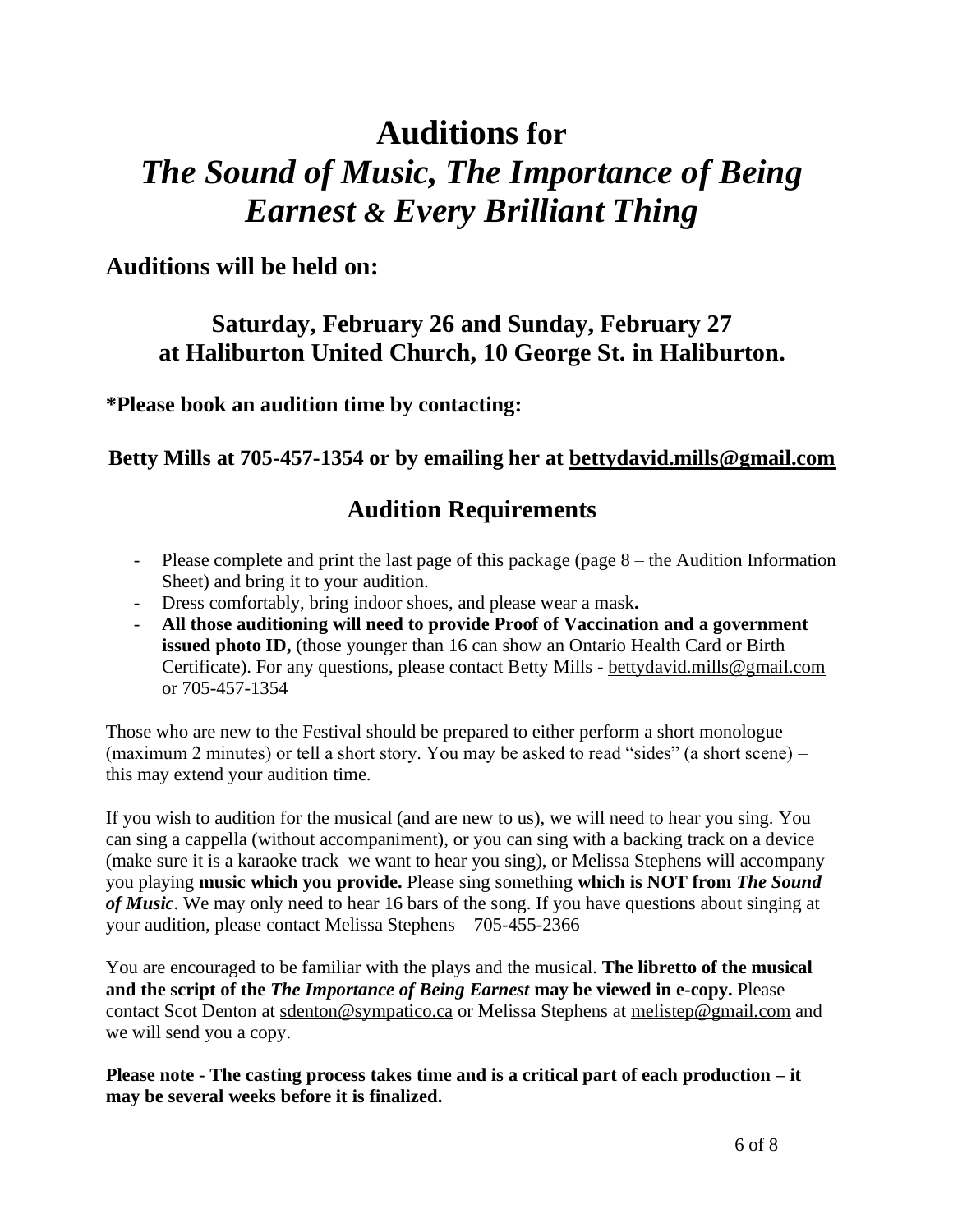## **Rehearsal Schedule**

It is our expectation that a minimum of 100 hours of rehearsal time for each production will have been achieved prior to performance (120 hours for *The Sound of Music*). The weekly rehearsal schedule will be established by the director with the stage manager. However, each production rehearses every week on Saturday and Sunday during the day, (and possibly the occasional brief rehearsal early Friday evening), beginning at the end of April or some time in May, depending on the date of the production's opening. **Actors cast in ensemble roles in the musical or supporting roles in** *The Importance of Being Earnest* **will not be required at every rehearsal.**

Please note: The Festival moves into the theatre towards the end of June. During the ten days to two weeks prior to each production's opening (see dates below), rehearsals will be more frequent, and will require everyone in attendance.

## **Performance Schedule**

| <b>The Sound of Music</b>                 |                          | July 4, 5, 6, 7, 8 <sup>*</sup> , 10 <sup>*</sup> , 11, 12, 13, 14 <sup>*</sup>                        |
|-------------------------------------------|--------------------------|--------------------------------------------------------------------------------------------------------|
|                                           |                          | <b>The Importance of Being Earnest</b> July 18, 19, 20, 21, 22 <sup>*</sup> , 24 <sup>*</sup> , 25, 26 |
| <b>Every Brilliant Thing</b>              | August 1, 2, 3, 4, $5^*$ |                                                                                                        |
| <b>Curtain Times:</b> Evenings at 7:30 PM |                          | * Matinees at 2:00 PM                                                                                  |

### **The Commitment**

Part of the mandate of the Highlands Summer Festival is to develop the talents and skills of people, especially young people, in the performing arts. And wherever possible, we prefer to utilize the talents of the residents of Haliburton County.

In attempting to achieve this goal, a commitment of time, talent and energy must be made by all involved. The expectation is that performers will be in attendance and on time for all rehearsals when they are called. In our community theatre, it is further expected that performers will be willing to assist, within their skills, with move-ins and move-outs of Festival shows, especially their own. If you decide to audition, we hope you can make this commitment. *We understand, of course, that some people will have work or previous family commitments. Please note these on your audition form.*